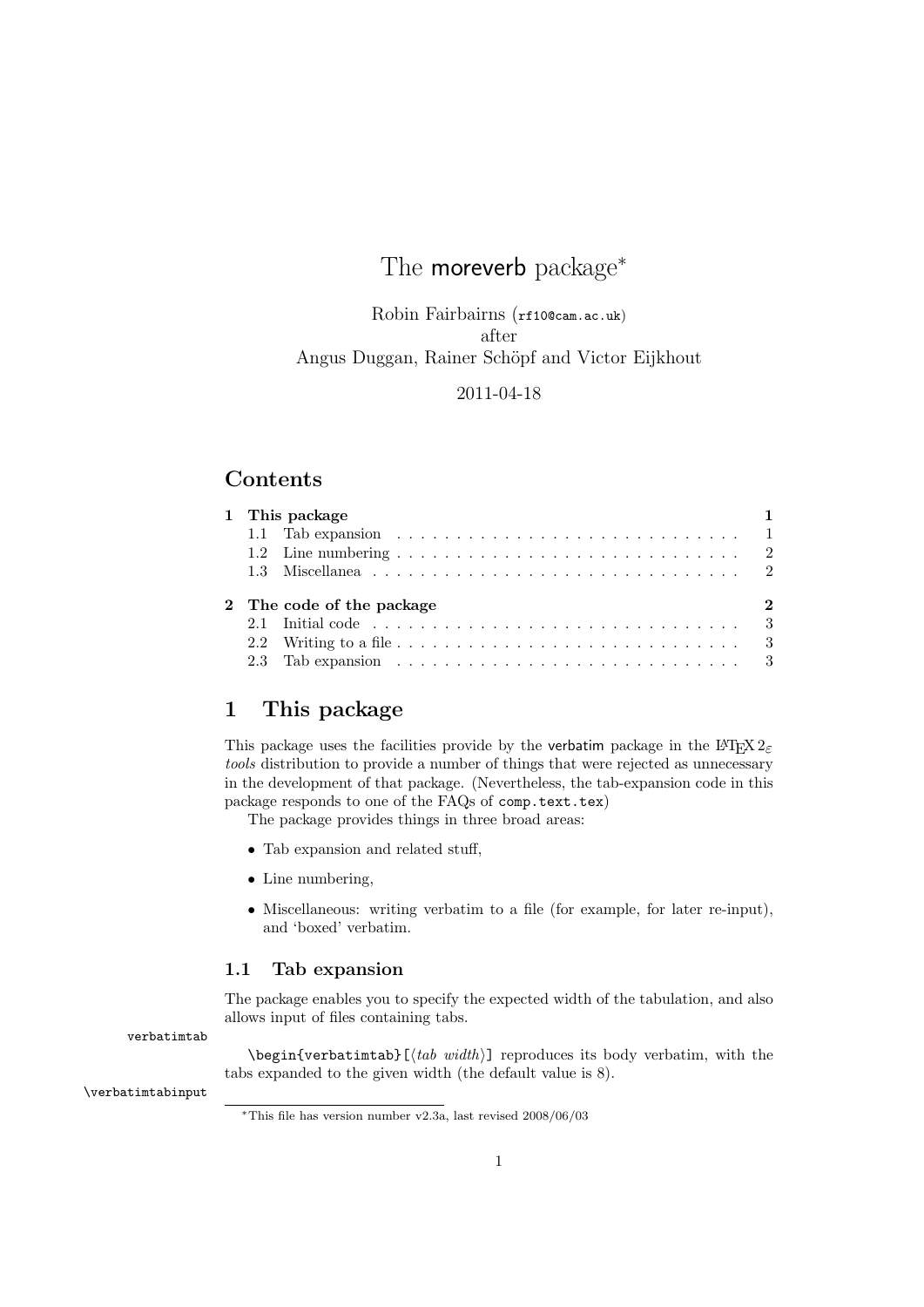\verbatimtabinput[ $\langle tab \ width \rangle$ ]{ $\langle file \ name \rangle$ } is a file input version of the verbatimtab environment.

\verbatimtabsize

The size of the tabs is stored in \verbatimtabsize, and persists between uses of the environments. (I.e., an optional argument to one of them applies to all subsequent ones.)

To replace the value other than by use of an optional argument, you need to say:  $\rm$  \renewcommand\verbatimtabsize{ $\{value\}\$ 

There are no promises offered as to the performance if you omit the **\relax!** 

#### 1.2 Line numbering

Line numbering is often useful when reproducing code examples (useful, that is, for those of us who don't want to pretty-print such snippets).

listing

 $\begin{equation*}$  \begin{listing}[ $\langle interval \rangle$ ]{ $\langle start \ line \rangle$ } numbers the lines of its body. The argument  $\langle start\ line\rangle$  specifies the starting line number. The optional argument  $\langle interval \rangle$  specifies the number of lines between numbered lines: that is, every line whose number  $= 0 \pmod{interval}$  will be numbered in the output. (In addition, line number 1 will always be numbered.) The default value of the  $\langle interval \rangle$ is 1 (i.e., every line will be numbered).

listingcont

\begin{listingcont} continues from the place where the last listing left off. The style in which the label is set can be altered, for either environment, by re-defining \listinglabel. Both environments also expand tabs.

'\*' versions of both the listing environments are provided; these do the usual verbatim\* thing of outputting spaces as ' $\Box$ ', but don't expand tabs.

listinginput

 $\langle$ listinginput[ $\langle interval \rangle$ ] $\langle$ start line}} $\langle$ filename}} is a file input version of listing. There is no '\*' form.

#### 1.3 Miscellanea

verbatimwrite

 $\begin{equation*} \begin{cases} \delta \text{ is a linearly equivalent to } \delta \text{ is a linearly equivalent to } \delta \text{ is a linearly equivalent to } \delta \text{ is a linearly equivalent to } \delta \text{ is a linearly equivalent to } \delta \text{ is a linearly equivalent to } \delta \text{ is a linearly equivalent to } \delta \text{ is a linearly equivalent to } \delta \text{ is a linearly equivalent to } \delta \text{ is a linearly equivalent to } \delta \text{ is a linearly equivalent to } \delta \text{ is a linearly equivalent to } \delta \text{ is a linearly equivalent to } \delta \text{ is a linearly equivalent to } \delta \text{ is a linearly equivalent to } \delta \text{ is a linearly equivalent to } \delta \text{ is a linearly equivalent to } \delta \text$ name of which it is given as an argument.

boxedverbatim

\begin{boxedverbatim} puts the contents of a verbatim environment in a framing box. If you try to do this in a naïve way, you find that the verbatim lines have all become the width of the page, so that the box is, more often than not, a very poor fit to the text it surrounds.

verbatimcmd

The verbatimcmd environment was provided by the LATFX2.09 and early LATEX 2ε versions of this package. However, its capabilities are now provided by alltt, which is defined by the alltt package, now part of the L<sup>AT</sup>EX base distribution, and so verbatimcmd has been withdrawn.

# 2 The code of the package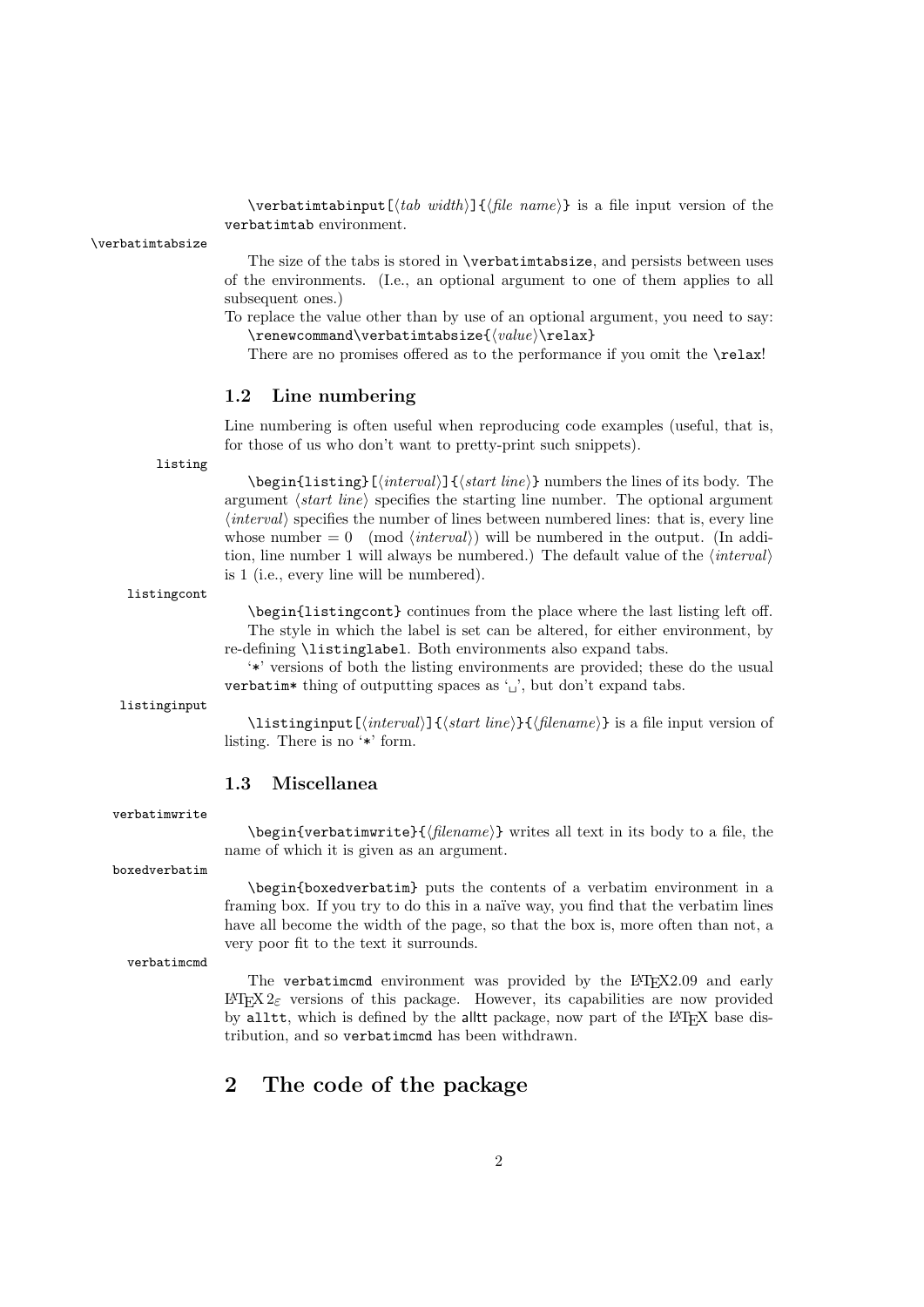1  $\langle$ \*moreverb)

#### 2.1 Initial code

Load the verbatim package if it's not already loaded.

2 \@ifundefined{verbatim@processline}{\RequirePackage{verbatim}}{}

#### 2.2 Writing to a file

verbatimwrite  $\begin{cases} {\{filename\} \} \text{ writes all text in its body to a file, the name } \end{cases}$ of which it is given as an argument. (This code was written by Rainer Schöpf.)

> Note that the code creates its own output stream at first use. (This is a conservation measure; if the user never uses \begin{verbatimwrite}, no \write stream is created. An actual problematic use case appeared on tex.sx. . . )

```
3 \def\verbatimwrite#1{%
```

```
4 \@ifundefined{verbatim@out}{\newwrite\verbatim@out}{}%
```

```
5 \@bsphack
```

```
6 \immediate\openout \verbatim@out #1
```

```
7 \let\do\@makeother\dospecials
```

```
8 \catcode'\^^M\active \catcode'\^^I=12
```
- 9 \def\verbatim@processline{%
- 10 \immediate\write\verbatim@out
- 11 {\the\verbatim@line}}%
- 12 \verbatim@start}

```
13 \def\endverbatimwrite{%
```
- 14 \immediate\closeout\verbatim@out
- 15 \@esphack}

## 2.3 Tab expansion

We define a few auxiliary macros and counters for expanding tabs. They are used by the listing and verbatimtab environments.

16 \newcount\tab@position \newcount\tab@size

\verbatimtabsize used to be a counter, but that seems to me overkill (LATEX uses too many counters as it is...).

```
17 \def\verbatimtabsize{8\relax}
```
\@xobeytab \@xobeytab puts enough spaces in to get us to the next nominal tab stop

```
18 \def\@xobeytab{%
19 \loop
20 \toks@\expandafter{\the\toks@\@xobeysp}%
21 \advance\tab@position-1
22 \ifnum\tab@position>0 \repeat
23 }
```
\@vobeytabs \@vobeytabs initialises use of \@xobeytab. Needs to be executed within a group, as mustn't be allowed to leak out into the wide world.

```
24 \begingroup
25 \catcode'\^^I=\active
26 \gdef\@vobeytabs{\catcode'\^^I\active\let^^I\@xobeytab}%
27 \endgroup
```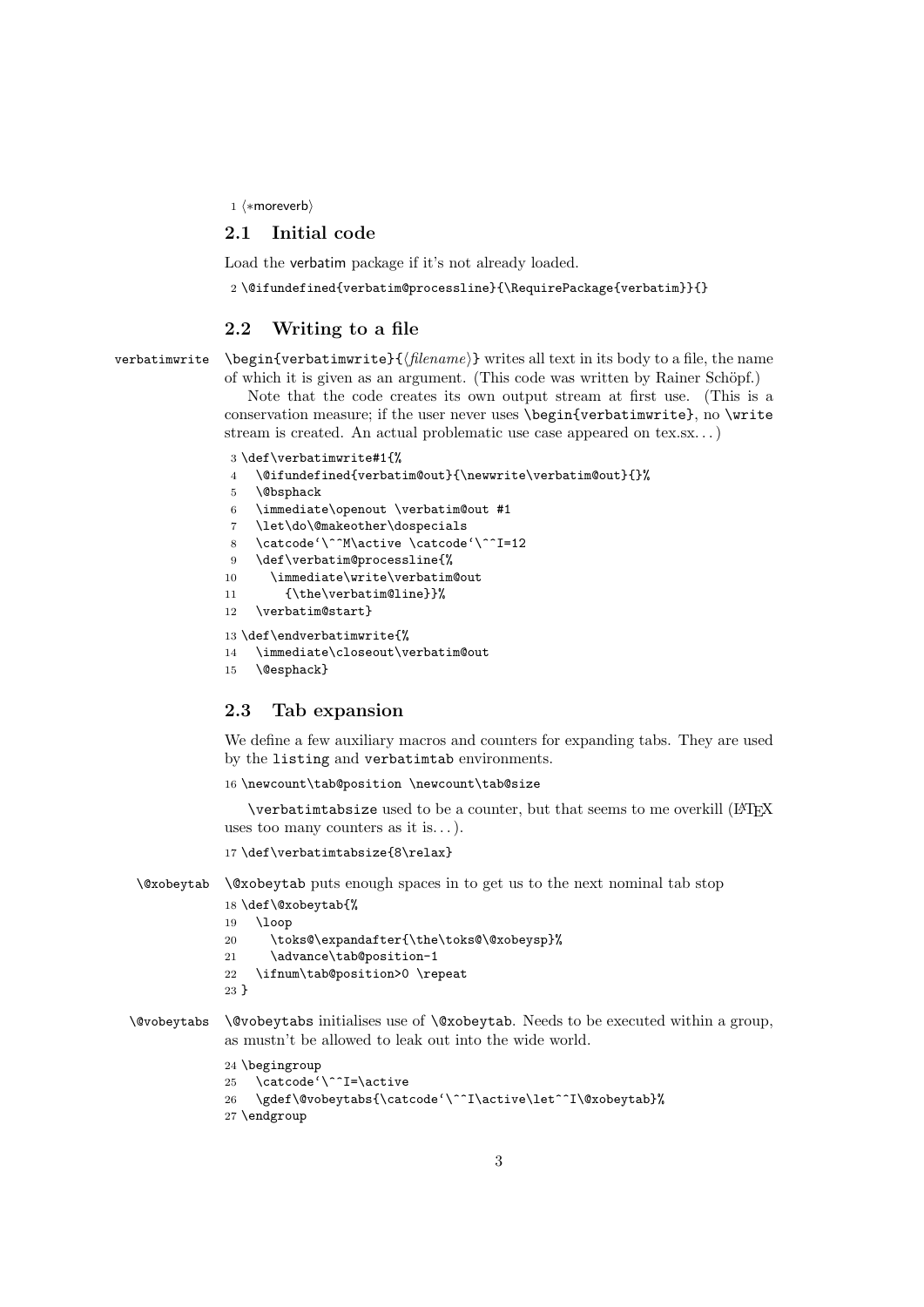#### $\verb|\verbatingtabexpand | \verb|verbatingtabexpand | body of line\\\\@ni1 processes every character of a line by$ tail recursion, counting the characters and juggling things when a tab is encountered. (What used to be called 'line imaging'...)

 \def\verbatim@tabexpand#1{% \ifx#1\@nil % \showthe\toks@ \the\toks@ \expandafter\par 33 \else \ifx#1\@xobeytab \@xobeytab  $36$  \else

We can safely put  $\&$ xobeysp into the token register, since it does precisely what we need

```
37 \toks@\expandafter{\the\toks@#1}%
38 \advance\tab@position\m@ne
39 \fi
40 \ifnum\tab@position=0 \tab@position\tab@size \fi
41 \expandafter\verbatim@tabexpand
42 \fi
43 }
```

```
listing \begin{listing}[\\anglend{interval}]{\anglend{interval}}
```
Defines a verbatim environment with numbered lines; the optional argument  $\langle interval \rangle$  specifies the number of lines between numbered lines, and the argument  $\langle start \ line \rangle$  specifies the starting line.

listingcont \begin{listingcont}

```
Continues from the place where listing left off. The style in which the label is
set can be altered by re-defining \listinglabel.
```
'\*' versions of both environments are provided.

\listing@line \listing@line holds the current line number; its default value is 1, so one can merrily use listingcont throughout a document if there's but one stream of verbatim text being written.

44 \newcount\listing@line \listing@line=1

\listing@step \listing@step is another case where a counter used to be used, to no very obvious utility, but using up a valuable count register. Again, the value is modal; the trailing \relax is necessary.

```
45 \def\listing@step{1\relax}
```
Adding an **\hbox** in front of the line causes a line break, so  $I^1$  go through this rigmarole to get the lines aligned nicely. I probably missed some obvious reason why \hboxes don't work<sup>2</sup>.

```
46 \def\listinglabel#1{\llap{\small\rmfamily\the#1}\hskip\listingoffset\relax}
47 \def\thelisting@line{%
```
<sup>&</sup>lt;sup>1</sup>The personal pronoun was present in the comments in the original version of this package; I'm not sure who it relates to — RF

<sup>&</sup>lt;sup>2</sup>It's because an **\hbox** in vertical mode makes a complete paragraph in its own right; this problem could be dealt with in the fullness of time, but just now. . .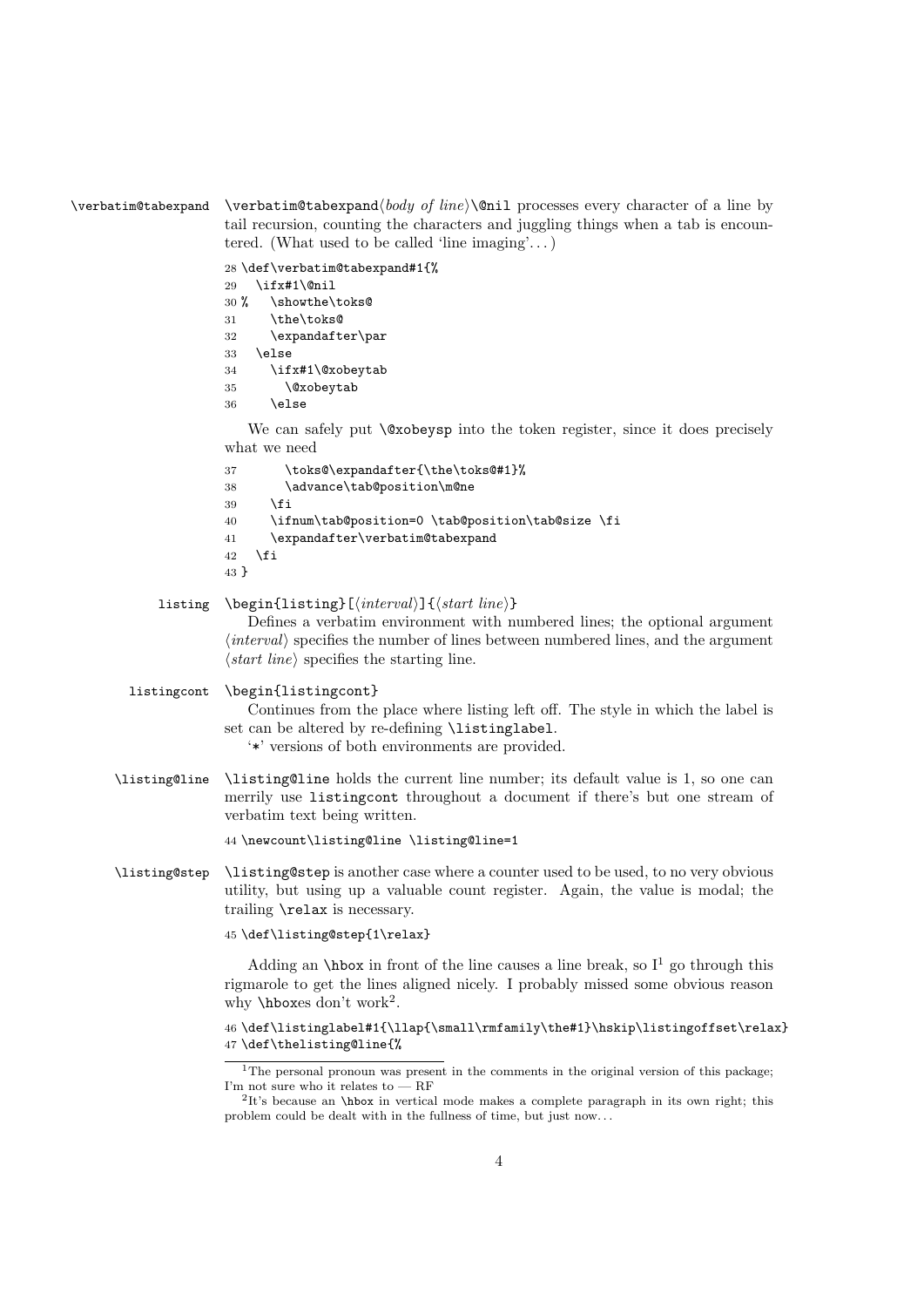```
48 \setbox0\hbox{\listinglabel\listing@line}%
49 \@tempcnta=\listing@line
```

```
50 \divide\@tempcnta\listing@step \multiply\@tempcnta\listing@step
```

```
51 \ifnum\listing@line=\@ne
```

```
52 \unhbox0
```

```
53 \else
```

```
54 \ifnum\@tempcnta=\listing@line
```
- \unhbox0
- \else
- \hskip\wd0
- $58 \text{ }$  \fi \fi}

```
\listingoffset \listingoffset is the separation between the line number and the actual line
                being listed; default value is 1.5em
```
\providecommand\listingoffset{1.5em}

Define \listing simply to suck in parameters and then to use \listingcont

```
61 \newcommand\listing[2][1]{%
```

```
62 \global\listing@line=#2\relax
```

```
63 \gdef\listing@step{#1\relax}
```

```
64 \listingcont}
```
\listingcont is the business end of the two environments.

```
65 \def\listingcont{%
```

```
66 \tab@size=\verbatimtabsize
```

```
67 \def\verbatim@processline{\tab@position\tab@size
```

```
68 \thelisting@line \global\advance\listing@line1
```

```
69 \toks@{}%
```

```
70 \expandafter\verbatim@tabexpand\the\verbatim@line\@nil}%
```
\@verbatim\frenchspacing\@vobeyspaces\@vobeytabs\verbatim@start}

Nothing special at the end of the two environments.

```
72 \let\endlisting=\endtrivlist
```

```
73 \let\endlistingcont=\endtrivlist
```
Now the same rigmarole for the '\*' versions.

```
74 \expandafter\newcommand\csname listing*\endcsname[2][1]{%
75 \global\listing@line=#2\relax
```

```
76 \gdef\listing@step{#1\relax}
```

```
77 \csname listingcont*\endcsname}
```

```
78 \@namedef{listingcont*}{%
```

```
79 \def\verbatim@processline{%
```

```
80 \thelisting@line \global\advance\listing@line1
```

```
81 \the\verbatim@line\par}%
```

```
82 \@verbatim\verbatim@start}
```
Nobbut a bit of hassle in the name definitions for the end of the environments

```
83 \expandafter\let\csname endlisting*\endcsname\endtrivlist
```

```
84 \expandafter\let\csname endlistingcont*\endcsname\endtrivlist
```

```
listinginput \left[\langle interval \rangle\right]{\langle start \ line \rangle}{\langle filename \rangle} is a file input version of list-
                     ing.
```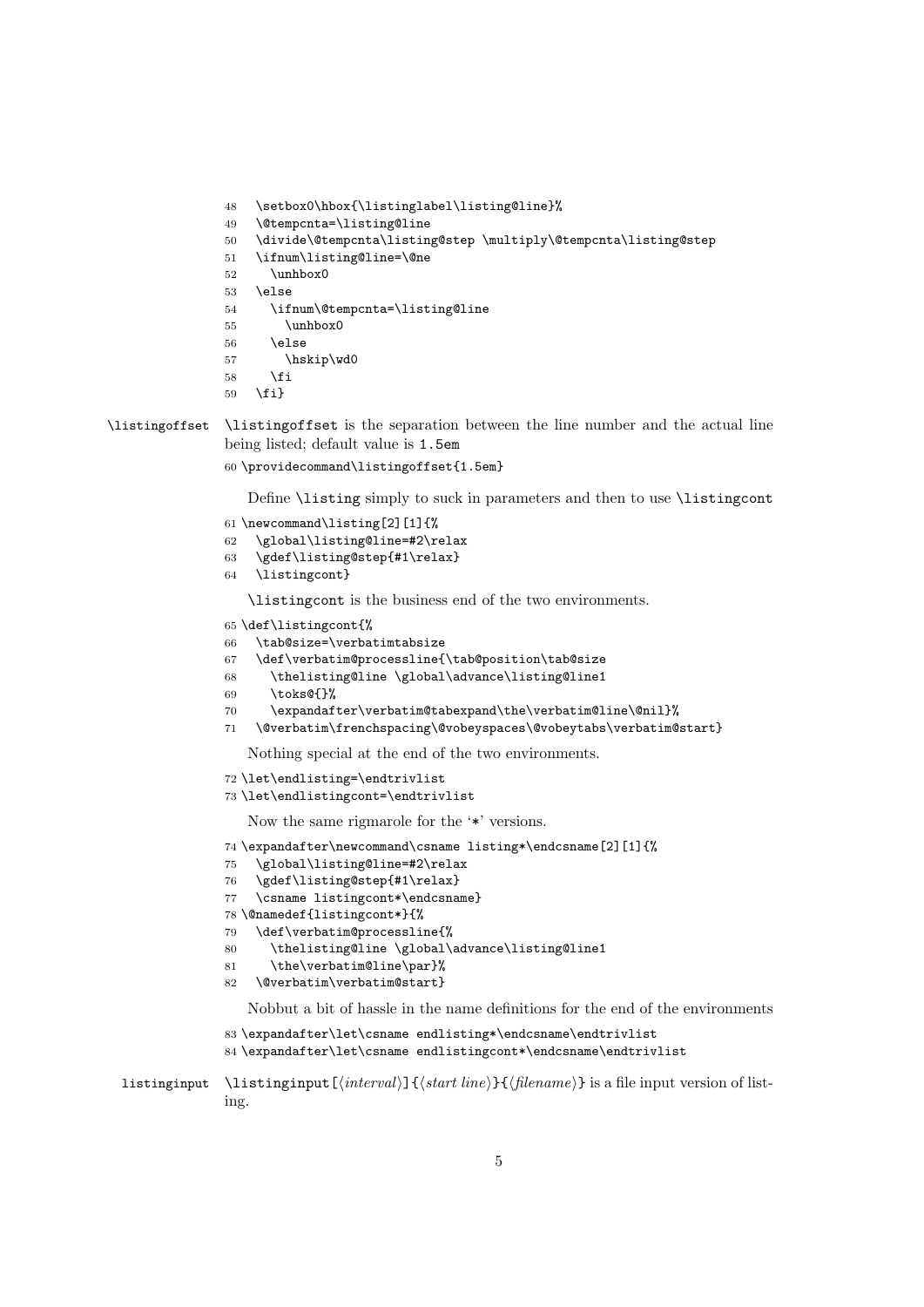```
85 \def\listinginput{%
86 \@ifnextchar[%]
87 {\@listinginput}%
88 {\@listinginput[1]}}
89 \begingroup
90 \catcode'\~=\active \lccode'\~='\^^M \lccode'\N='\N
91 \lowercase{\endgroup
92 \def\@listinginput[#1]#2#3{\begingroup
93 \global\listing@line=#2
94 \gdef\listing@step{#1\relax}
95 \tab@size=\verbatimtabsize
96 \verb+\def\verb+\verb+\cessline{\verb+\tab@position\tverb+\tab@size+97 \thelisting@line \global\advance\listing@line1
98 \toks@{}%
99 \expandafter\verbatim@tabexpand\the\verbatim@line\@nil}%
100 \@verbatim\frenchspacing\@vobeyspaces\@vobeytabs
101 \def\verbatim@addtoline##1~{%
102 \verbatim@line\expandafter{\the\verbatim@line##1}}%
103 \openin\verbatim@in@stream=#3
104 \ifeof\verbatim@in@stream
105 \PackageWarning{moreverb}{No file #3.}%
106 \else
107 \do@verbatimtabinput
108 \closein\verbatim@in@stream
109 \fi
110 \endtrivlist\endgroup
111 \@doendpe
112 }%
113 }
```
verbatimcmd verbatimcmd was a verbatim environment with the exception of the escape and grouping characters  $\setminus$ ,  $\{$ ,  $\}$ . This is (err) exactly the specification of the alltt environment, and that is in the alltt package that is now part of the base distribution. 114 \def\verbatimcmd{%

```
115 \PackageError{moreverb}{The verbatimcmd environment is obsolete}%
116 In the LaTeX required package {Use alltt (from the LaTeX required package
117 alltt) in place of verbatimcmd}%
118 }
119 \let\endverbatimcmd\relax
```
boxedverbatim boxedverbatim puts the contents of a verbatim environment in a framing box. (Written by Victor Eijkhout.)

Bug fixes:

- David Carlisle 1995-12-28, dealing with spacing issues (iirc)
- Moretn Høgholm 2008-06-01, positioning of frame in lists

First, redefine 'processline' to produce only a line as wide as the natural width of the line

```
120 \def\boxedverbatim{%
121 \def\verbatim@processline{%
122 {\setbox0=\hbox{\the\verbatim@line}%
123 \hsize=\wd0 \the\verbatim@line\par}}%
```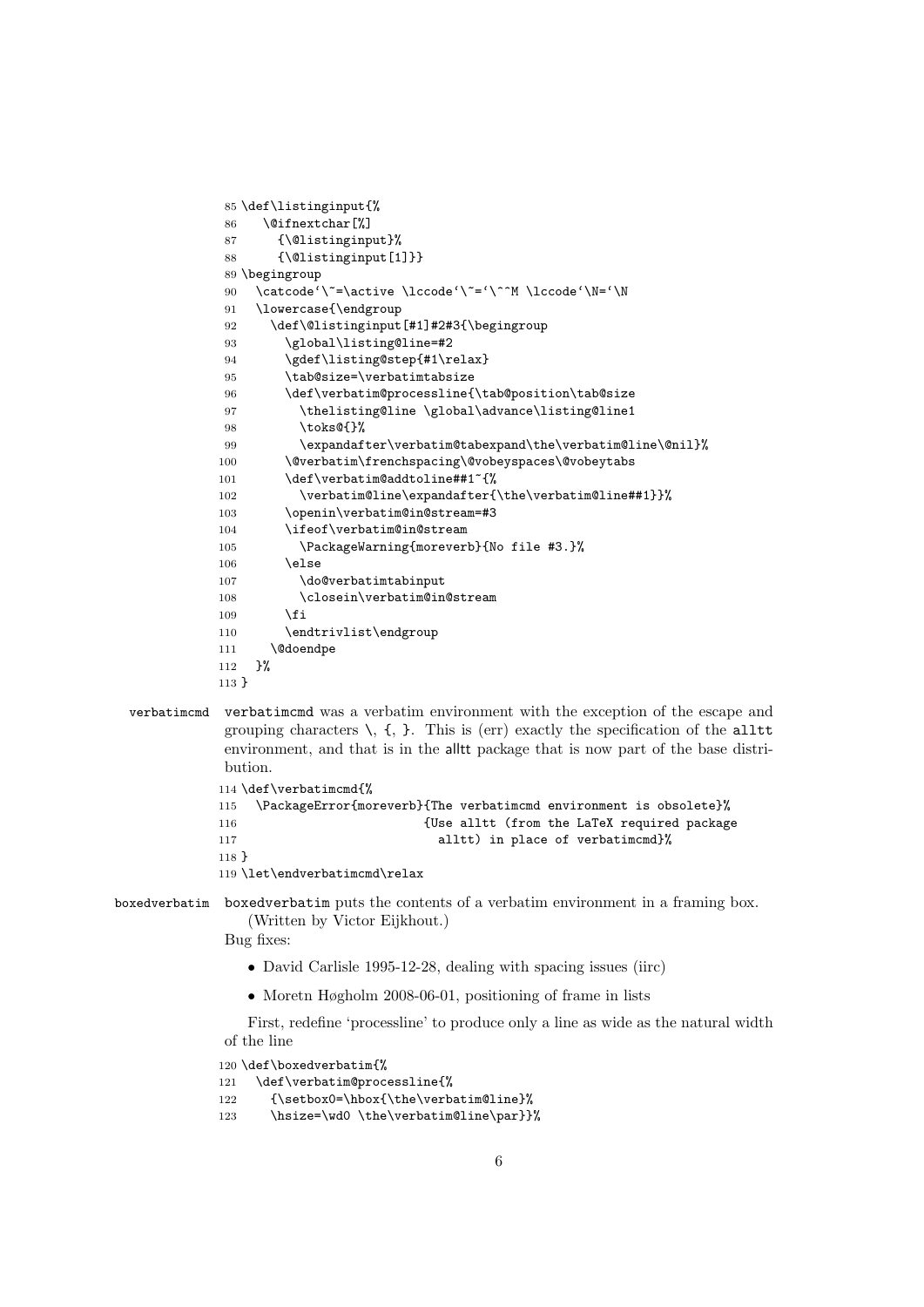Now save the verbatim code in a box

124 \@minipagetrue % DPC 125 \@tempswatrue % DPC 126 \@totalleftmargin\z@ % MH 127 \setbox0=\vbox\bgroup \verbatim 128 }

At the end of the environment, we (umm) simply have to stick the results into a frame.

129 \def\endboxedverbatim{%

```
130 \endverbatim
```
131 \unskip\setbox0=\lastbox % DPC

Now everything's in the box, so we can close it. . .

132 \egroup

To change the code for centring, the next line needs a spot of hacking.

133 \fbox{\box0}%

134 }

#### verbatimtab \begin{verbatimtab}[ $\ldots$  widtherable width] is a verbatim environment which expands tab characters; the optional argument specifies the distance between tab stops.

```
Executing \obeylines before looking for the optional argument prevents an
empty first line of the environment becoming a \par token (this bug was reported
by Werner Lemberg).
```
#### 135 \newenvironment{verbatimtab}{\obeylines\@verbatimtab}{\endtrivlist}

Process the optional argument of the verbatimtab, now that we have protected ourselves from the dreaded \par tokens

```
136 \newcommand\@verbatimtab[1][\verbatimtabsize]{%
```

```
137 \do@verbatimtab{#1}{%
```

```
138 \@verbatim\frenchspacing\@vobeyspaces\@vobeytabs\verbatim@start}%
139 }
```
\do@verbatimtab Prepare a tabbing environment; #1 is the value of the tab size (generally, originally, an optional argument), #2 is the 'startup commands' to execute once an appropriate definition of \verbatim@processline has been established:

```
140 \def\do@verbatimtab#1#2{%
```
141 \tab@size=#1

```
142 \def\verbatim@processline{\tab@position\tab@size
```
143 \toks@{}%

```
144 \expandafter\verbatim@tabexpand\the\verbatim@line\@nil}%
```

```
145 #2%
```

```
146 }
```
### \verbatimtabinput \verbatimtabinput  $[\langle tab \ width \rangle] {\langle file \ name \rangle}$  is a file input version of the verbatimtab environment.

We use the input stream acquired by the verbatim package; we did after all require it to be loaded. (One has to admit that the name of that stream isn't actually part of the package's defined interface, but on the other hand there's no particular likelihood that it will ever change.)

We didn't (originally) use fancy features of **\newcommand** since the definition was inside a group, and hence global. So ... 'traditional' code to provide a command with an optional argument (which may no longer be necessary):